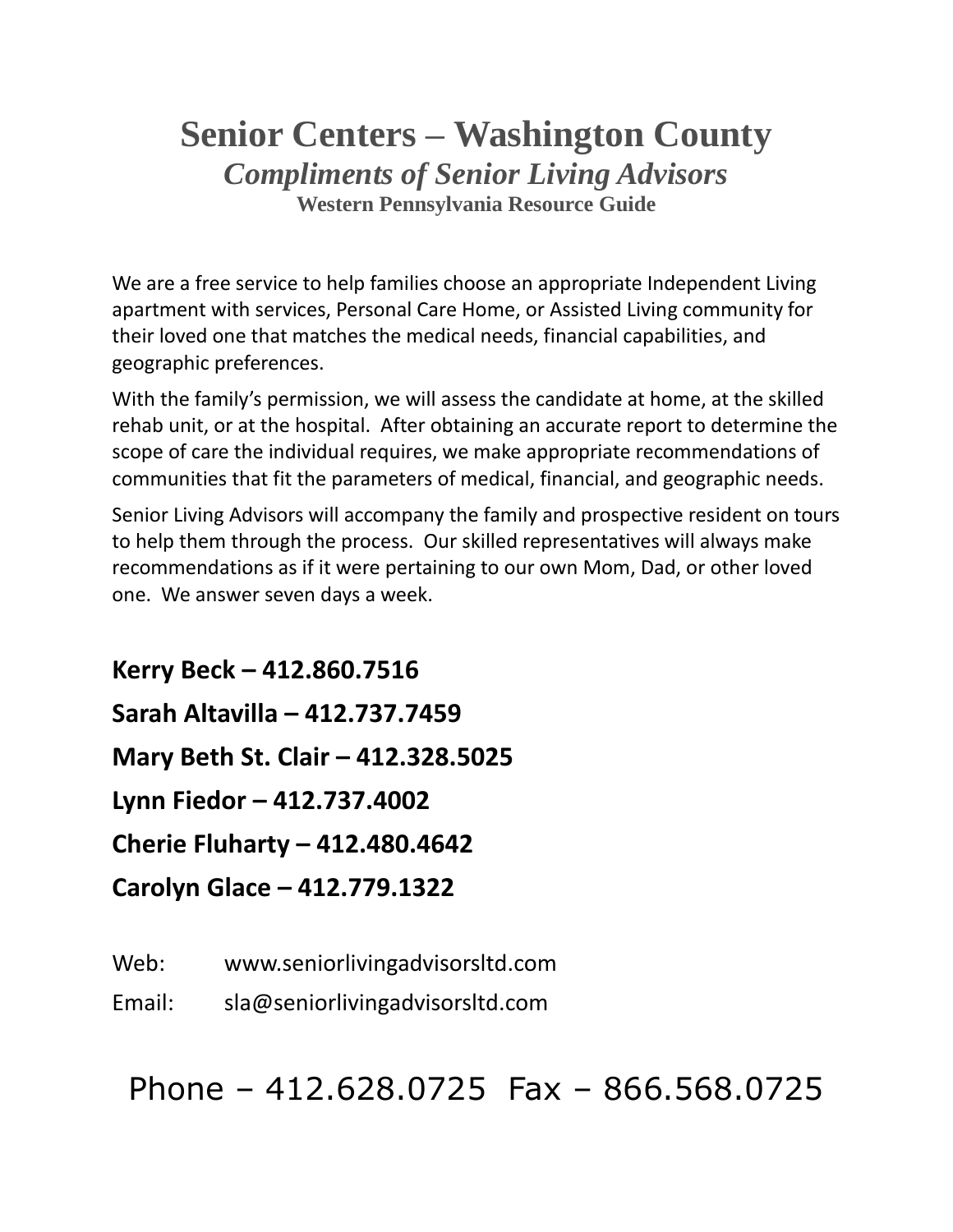In addition to providing a nutritious meal, centers offer social activities, a range of informative programs, creative arts, exercise, volunteer opportunities, community services, and other special events which are unique to individual centers.

- No charge to attend the center and activities funded through the Area Agency on Aging.
- Contributions may be requested for some activities.
- Special classes held at centers may have a fee.
- Come whenever you want, no minimum attendance required.

# **Senior Centers - Washington County**

**Bentleyville Senior Center** 931 Main St

Bentleyville, PA 15314 724-239-5887

### **Beth Center Senior Center**

316 Station St P.O. Box 151 Vestaburg, PA 15368 724-377-0000

### **Burgettstown Senior Center**

116 Main Street Burgettstown, PA 15021 724-947-9524

**Canonsburg Senior Center** 30 E Pike St Canonsburg, PA 15317 724-745-5443

### **Center in the Woods**

130 Woodland Court Brownsville, PA 15417 724-938-3554 ext. 103 Website: [www.centerinthewoods.or](http://www.centerinthewoods.org/) [g](http://www.centerinthewoods.org/)

### **Chartiers Twp. Satellite**

2013 Community Drive Houston, PA 15342 724-485-2126

**Cross Creek Senior Center** 28 Clark Ave Avella, PA 15312 724-587-5755 Website: [http://groups.msn.com/cr](http://groups.msn.com/crosscreekvalleyseniorcommunitycenter) [osscreekvalleyseniorcomm](http://groups.msn.com/crosscreekvalleyseniorcommunitycenter) [unitycenter](http://groups.msn.com/crosscreekvalleyseniorcommunitycenter)

**Donora Senior Center** 700 Meldon Ave

Donora, PA 15033 724-379-6446

### **Finleyville Community Center** 3547 Marion Ave Finleyville, PA 15332 724-258-9511

## **Houston Chartiers**

**Township Community Center** 2013 Community Center Drive Houston, PA 15342 724-485-2126 Website [http://www.chartierstwp.c](http://www.chartierstwp.com/community-center/) [om/community-center/](http://www.chartierstwp.com/community-center/)

### **McDonald Cecil Senior Community Center**

3599 Millers Run Rd. Cecil, PA 15321 724-743-1827

**McGuffey Senior Center** 105 Green St P.O. Box 64 Claysville, PA 15323 724-663-4202